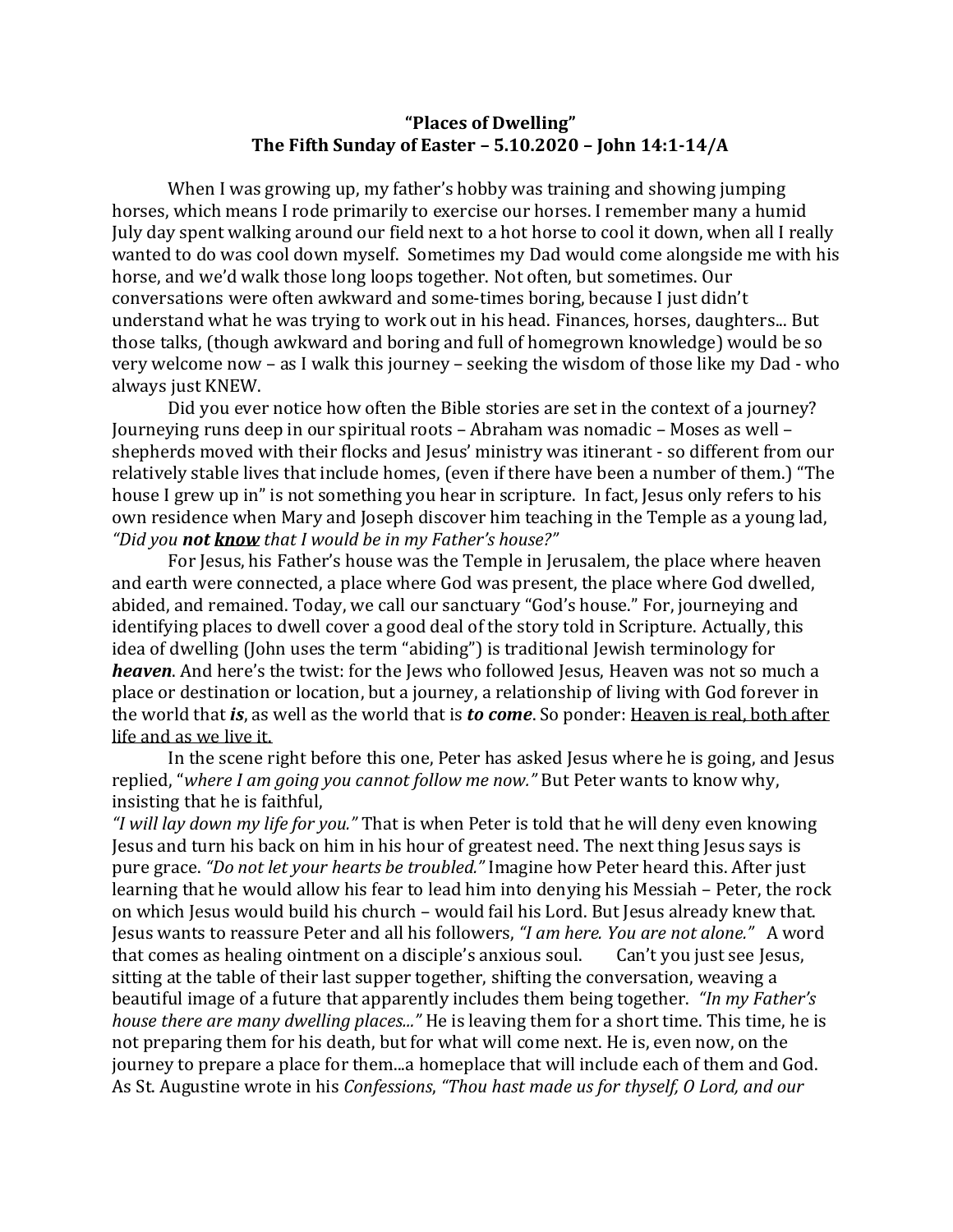*heart is restless until it finds it's rest in thee."* Having a home is wonderful, but Jesus making room for us to be with him in the presence of his Father, always, is even better.

In just a few hours, the disciples will be separated from their Lord, and they will find themselves filled with uncertainty and fear, because they will not know where things are headed. We can relate to that, can't we?

**Thomas** echoes some of our concerns when he says, *"Lord, we do not know where you are going. How can we know the way?"* We, too, may feel ourselves wandering or fear we have lost the way. Our schools and our teams, our jobs and our entertainment had all been planned out for us by someone else, and now...well, things change.

As always, Jesus responds with a word of hope, "*I am the way, the truth, and the life, no one comes to the Father except through me."* But **Philip** wants to get back to basics *"Just show us the father and we will be satisfied."* Sounds a lot like Philip is reading Thomas' lines! *Show me*, he says. So Jesus points Philip back to the work they had already been doing, right next to him, as they ate and healed and spread the good news, while living among people where they were dwelling. Jesus reminds them of all that God has done through them, and how much more they will do from the homes in which they will dwell with God.

I have been reading a lot lately about the challenge to leaders who must walk with people as we ponder a future that no one can see. I believe Jesus' words can speak to us just as clearly as they did to his disciples a few days before they would be called into uncertain futures. One piece of advice might be that the dwellings that Jesus went to prepare are not the same for everyone. **Peter** needed assurance that he would be strong enough to fulfill his role as the rock-solid foundation of the church; **Thomas** is seeking a structured environment, where he knows what to expect and what is expected of him; **Philip** wants a place where he can be confident of his faith and confident in God. Different dwellings – different ways that God abides and is present in each situation of each individual journey. Each prepared for us by Jesus himself.

Can you even imagine all the different dwellings we may find ourselves inhabiting on the other side of this, The Great Pause? Some interpreters have advised that we might need to envision not just one, but a variety of responses to this global pandemic. For some are convinced that this is simply a storm, (a blizzard!) an event that will pass. Others see our present as the beginning of a season, lasting much longer than one storm, but encompassing a time of storms, both large and small; and some see the other side as an epoch – a time when the earth and humanity are reset by events that change us at our foundation, and affect us for generations to come. How might Jesus be preparing each of us for all of these possibilities?

If you were Jesus, going to prepare a place for you – what would that dwelling feel like? These days, maybe for the first time in some of our lives – we are privileged to have a moment of control in an out of control world. We are poised as on tiptoe – to prepare what our lives and the lives of our families will look like after the storm; or through the coming season; or as we re-create our world for a different way of life (not a new normal) but in a new reality: a reality that brings you life, that brings new life: whether it is a hobby, care of Creation, music and art, providing comfort and resources for those in need, reflecting, praying, dwelling with God as God dwells with us. It may sound old-fashioned, but back to the basics is exactly where Jesus left the disciples: doing what they had learned as they journeyed with him, and he lived among them.